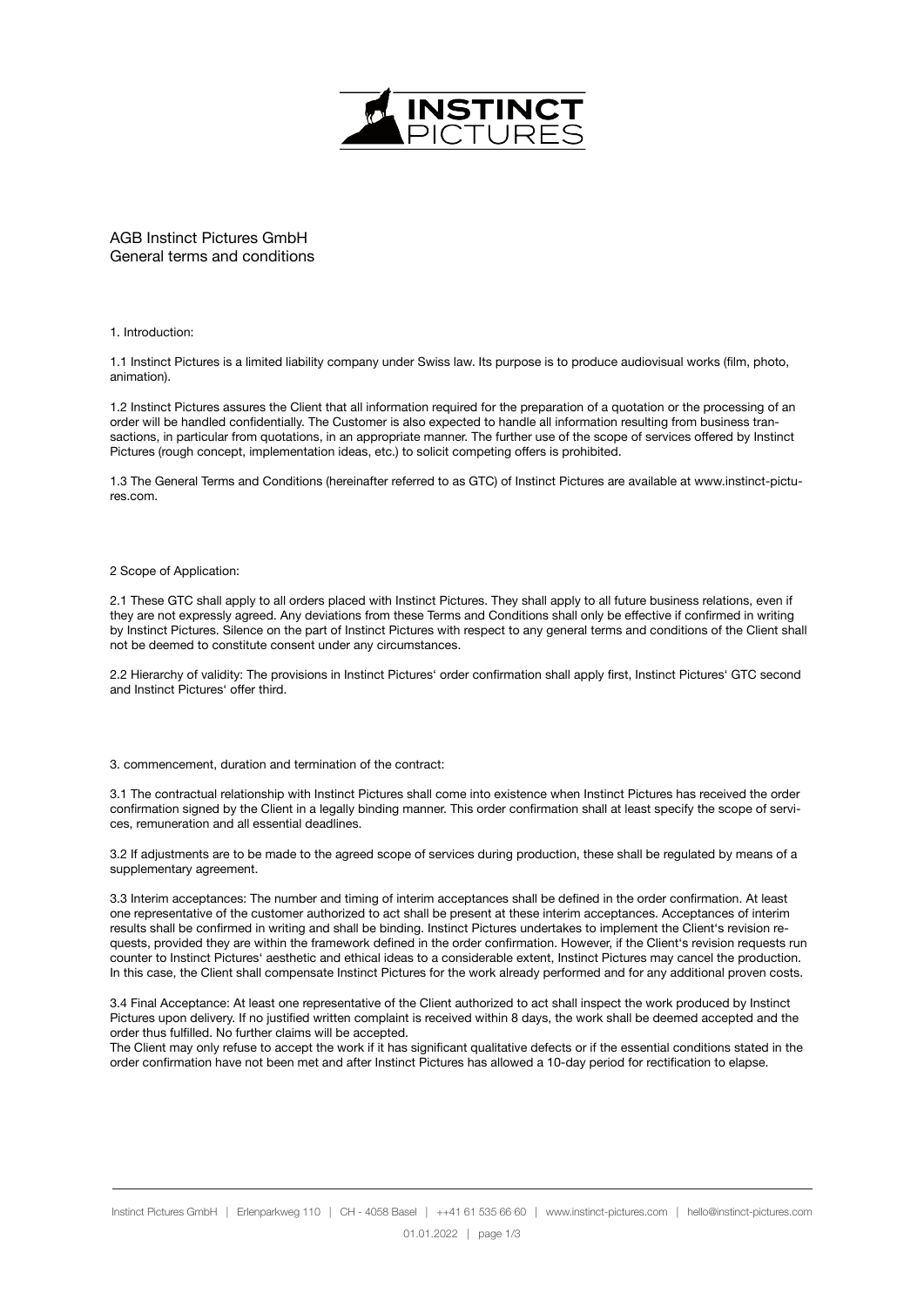

## 4 Delays:

4.1 If the production suffers a delay, the cause of which does not lie within Instinct Pictures' sphere of responsibility, the delivery period shall be deemed to be extended by the duration of the impeding circumstances. If the Client is responsible for the delay, the Client shall be liable to Instinct Pictures for any costs incurred as a result (rental of materials, model fees, etc.).

4.2 Failure to meet the delivery date shall entitle the Client to a reduction in Instinct Pictures' compensation only if there is gross negligence on the part of Instinct Pictures.

## 5 Cancellation of Production:

5.1 In the event of cancellation of production by the Client, the Client shall be liable to Instinct Pictures for at least 20% of the total order volume or the work already performed and any proven costs in excess thereof.

5.2 In the event of interruption of production due to force majeure (death of a main participant, etc.) and resulting material the Client may withdraw from the contract. In this case, the Client shall compensate Instinct Pictures for the work already performed and for any additional proven costs.

# 6 Additional Expenses:

6.1 If it is foreseeable that the agreed service cannot be provided by Instinct Pictures within the budget, Instinct Pictures shall inform the Client immediately. If no additional agreement is reached, the Client shall owe Instinct Pictures the final payment for the work already performed and any additional proven costs. The Client shall have the right to use the settled work result.

#### 7 Intellectual Property:

7.1 The Customer expressly acknowledges Instinct Pictures' intellectual property rights. Instinct Pictures reserves all copyrights to services rendered by Instinct Pictures in the course of the performance of the service. This applies in particular to visual and audiovisual works, texts, concepts, design proposals, graphic works, word and figurative marks.

7.2 The works created by Instinct Pictures shall be made available to the Client for use, subject to the Client's complete fulfillment of its obligations under the order confirmation. Unless otherwise agreed, the Customer shall acquire the right to one-time use of the work in terms of content, time or geography. First use right (photo), exclusive use right (photo), second or multiple use by the client or third parties must be expressly agreed and compensated separately. The Works may not be modified without the express written consent of Instinct Pictures.

7.3 Elements provided by the Client (logos, product names, music, jingles, etc.) will not be checked by Instinct Pictures for their copyright. In such a case, any copyright infringement shall be at the expense of the Client.

7.4 If the territorial scope of the transfer of rights has not been expressly extended to additional countries in the order confirmation, the rights of use shall only be transferred for the country in which the Client has his domicile.

7.5 In the absence of any provision to the contrary in the order confirmation, the transfer of the rights of use shall be for one year.

7.6 The Client shall respect the moral rights of the author, in particular the right to be named and the integrity of the work. Instinct Pictures shall be entitled to designate its authorship of the created works in a form chosen by Instinct Pictures.

7.7 Instinct Pictures reserves the right to screen or have screened the Production on the occasion of festivals or competitions, as well as for the purpose of self-promotion.